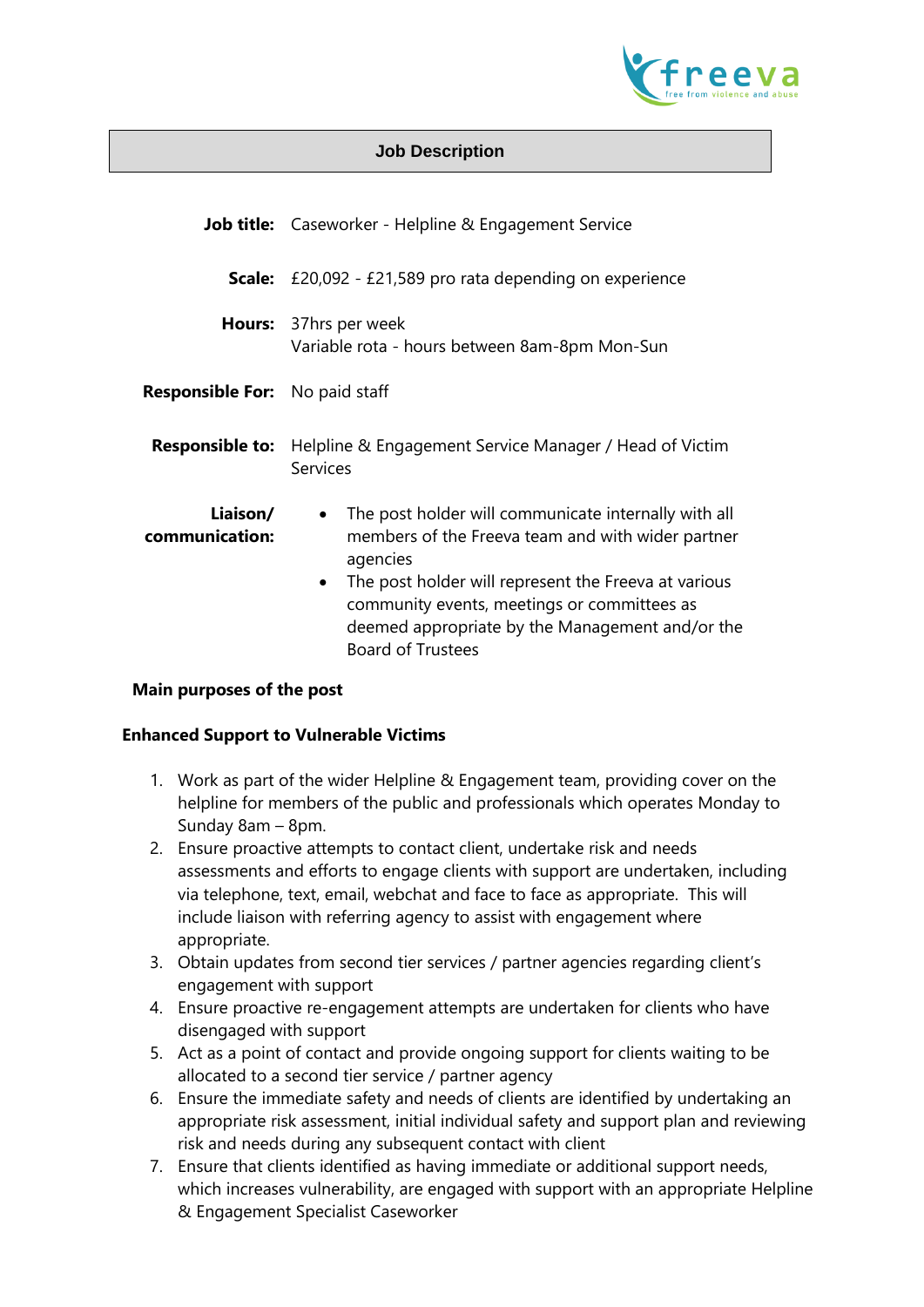

- 8. Complete Insights monitoring and evaluation forms as appropriate
- 9. Working directly with all key agency partners to promote the safety of victims, ensure clients identified as high risk of harm are escalated to the Helpline Service Manager for referral to the daily MARAC
- 10. Liaising with statutory and non-statutory services to ensure that the needs of vulnerable clients are met by the most appropriate agency
- 11. Liaising with statutory and non-statutory services to ensure the physical safety, emotional welfare and mental health of the client is supported appropriately
- 12. Supporting clients to access immediate support options including securing refuge accommodation locally and nationally, housing advocacy, health, legal advice, welfare support etc.
- 13. A commitment to partnership working and community events to promote the service/organisation
- 14. Be competent in accurate record-keeping and collection of data for monitoring purposes, service specific monitoring reports and to provide statistical information for evaluation purposes as required

# **Helpline / General Duties**

- 15. Ensure the service is focused on actively resisting re-traumatisation, improving safety, health and well-being and reducing risk.
- 16. Answer all calls within a timely manner, in particular 80% of calls should be responded to within 20 seconds
- 17. Regularly check email inboxes and answer phone for enquiries and referrals and respond to them appropriately.
- 18. Ensure that the helpline is the main portal for new service users but also as a continuous resource that is integrated and complements other service activities.
- 19. Ensure information provided on the helpline is constantly updated and meets current legislation and best practice.
- 20. Complete all helpline forms and risk assessments accurately and record onto the case management system following each call.
- 21. Voicemails Check the answer-phone service on a regular basis and logged on the Helpline Voicemail Messages Log
- 22. Be competent in accurate record-keeping and collection of data for monitoring purposes, completion of helpline monitoring reports and to provide statistical information for evaluation purposes as required
- 23. Encourage feedback from service users on a regular basis and to contribute to the ongoing evaluation of the helpline services.
- 24. Support with maintaining standards for the purposes of helpline accreditation and providing quality services
- 25. Co-facilitate delivery of specialist domestic and sexual abuse training
- 26. Contribute to the continuous review the helpline & engagement service manual including the addition of any useful resources to reflect updated information of services available both locally and nationally
- 27. Undertake efficient handover and debriefing processes after each shift; e.g. update on referrals, and that all other relevant issues and information is passed on to relevant staff.
- 28. Ensure confidentiality and professional boundaries are maintained at all times.
- 29. Comply with all policies and procedures at all times.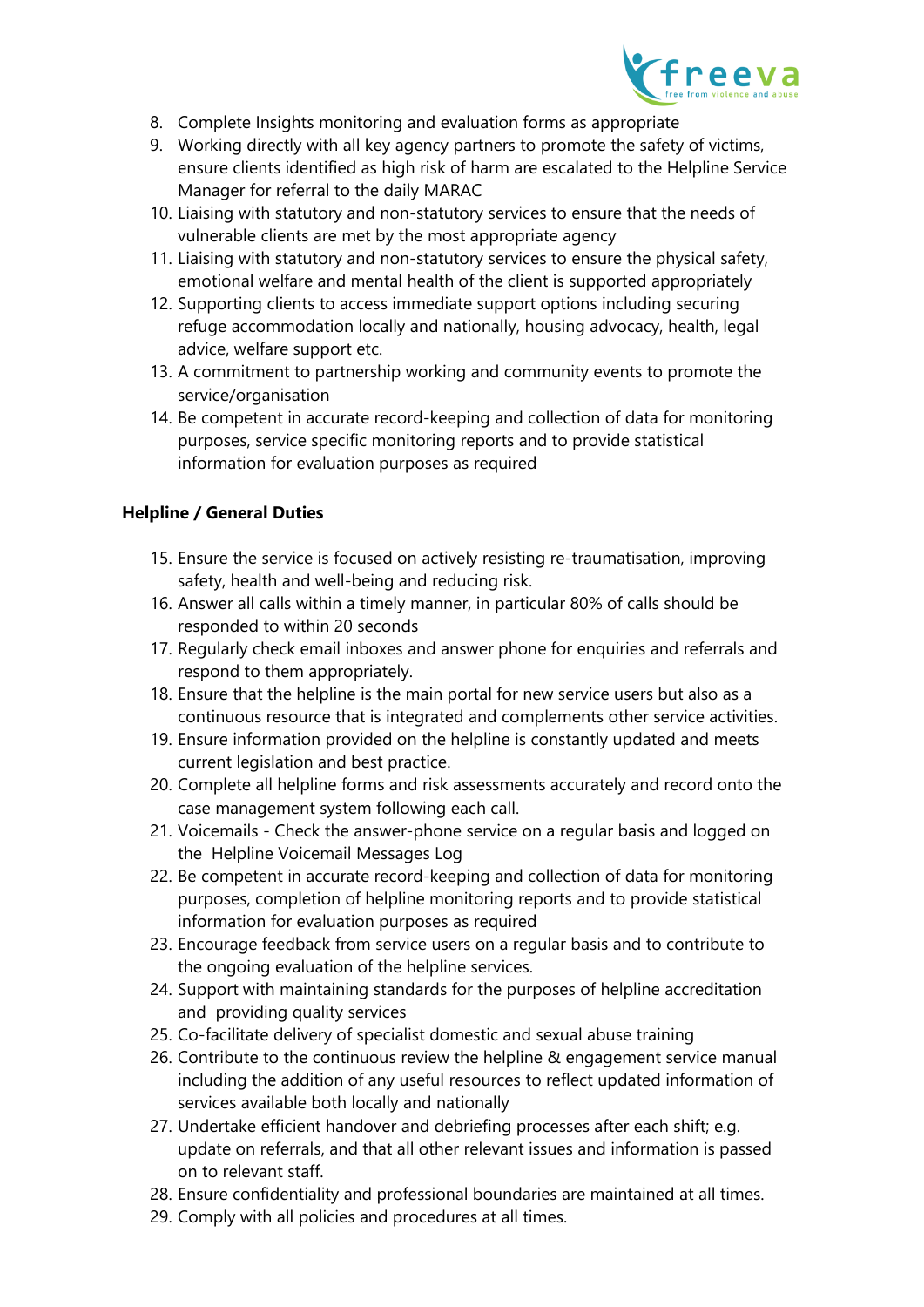

## **Organisational Development**

- 1. To strengthen and develop links with a wide range of local organisations and businesses across all sectors to promote the helpline services as widely as possible
- 2. To keep all members of staff and Board of Trustees informed about good practice in running the helpline services and to contribute in the development of helpline policies, strategies and working practices
- 3. Keep up-to-date with developments in the domestic and sexual violence field
- 4. To undertake such other duties as may be required by the Board of Trustees from time to time, but which will be consistent with the role.
- 5. Demonstrate a commitment to Freeva's policies on equalities and promote these in all aspects of the helpline work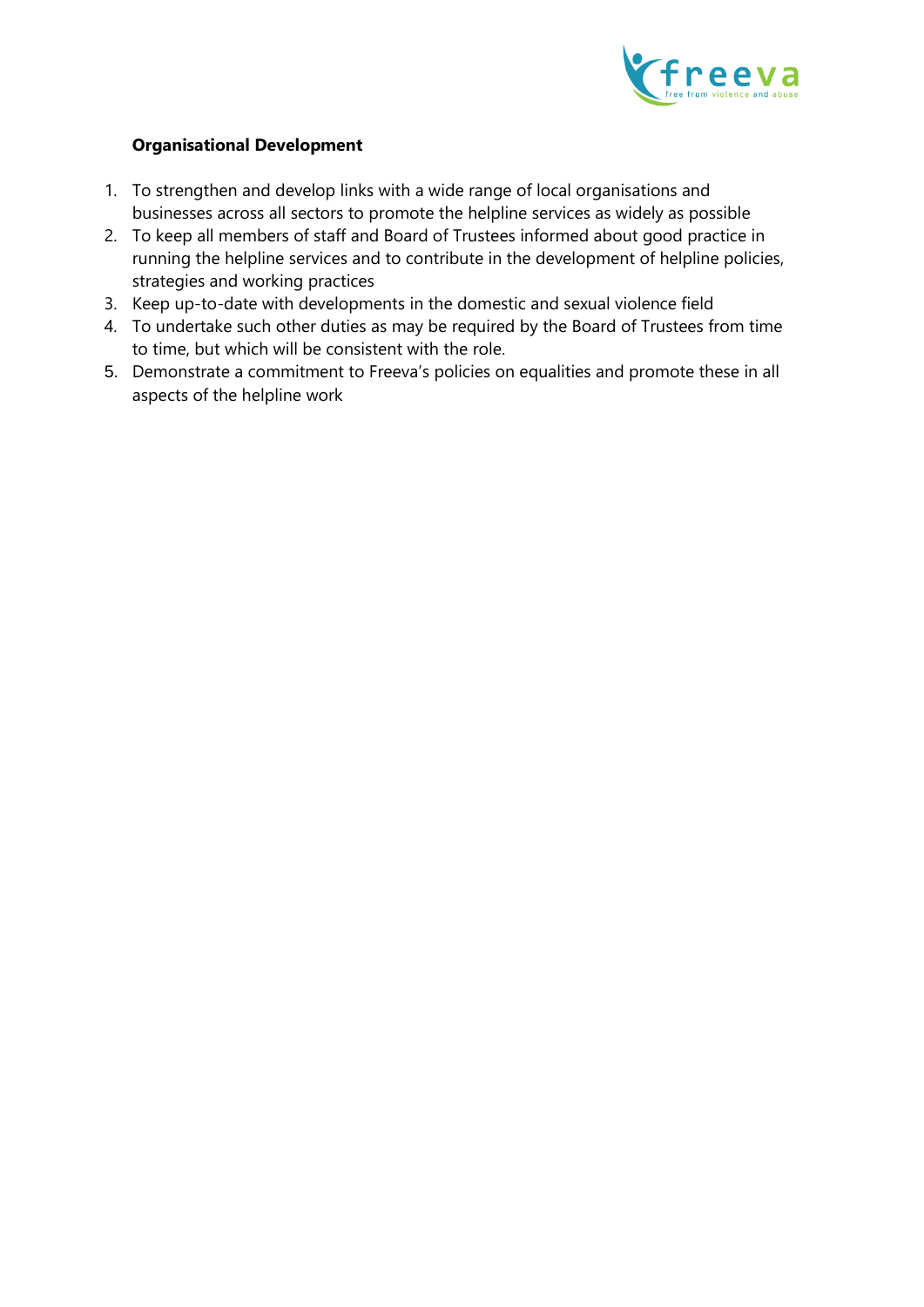

# **Person Specification**

| <b>Area</b>                                     | <b>Criteria</b>                                                                                                                                                                                                                                                                                                                                                                                                                                                                                                                                                                                                                                                                                                                                                                                                                                                                                                                                                                                                                                                                                                                                                                                                                                                                                                                                                  |
|-------------------------------------------------|------------------------------------------------------------------------------------------------------------------------------------------------------------------------------------------------------------------------------------------------------------------------------------------------------------------------------------------------------------------------------------------------------------------------------------------------------------------------------------------------------------------------------------------------------------------------------------------------------------------------------------------------------------------------------------------------------------------------------------------------------------------------------------------------------------------------------------------------------------------------------------------------------------------------------------------------------------------------------------------------------------------------------------------------------------------------------------------------------------------------------------------------------------------------------------------------------------------------------------------------------------------------------------------------------------------------------------------------------------------|
| <b>Education</b><br>and Training                | <b>Essential</b><br>A degree, equivalent qualification or alternatively able to demonstrate<br>substantial relevant experience.<br><b>Desirable</b><br>A relevant professional qualification such as CQSW, Diploma in Counselling                                                                                                                                                                                                                                                                                                                                                                                                                                                                                                                                                                                                                                                                                                                                                                                                                                                                                                                                                                                                                                                                                                                                |
| <b>Work</b><br><b>Experience /</b><br>Knowledge | <b>Essential</b><br>A comprehensive understanding of issues relating to victims and survivors<br>$\bullet$<br>of domestic and sexual violence, and demonstrable skills in assessing the<br>needs of callers using non-judgemental, active listening and questioning<br>skills<br>Minimum of one-year work experience in the charity/ voluntary sector,<br>$\bullet$<br>namely relating to domestic and/or sexual violence related client work<br>Experience of working with people from a variety of backgrounds and<br>$\bullet$<br>cultures<br>Experience of providing non-judgemental, non-directive and confidential<br>$\bullet$<br>information, advice and support by phone<br>An understanding of the dynamics of domestic and sexual violence,<br>$\bullet$<br>including knowledge of impact of domestic and sexual violence on victims<br>and children and of current legislation and good practice<br>Understanding of safeguarding protocols including child protection issues<br>$\bullet$<br>and legal responsibilities<br>Experience of working within multi-agency networks and settings<br>$\bullet$<br>Experience of service development work<br>$\bullet$<br>Experience of monitoring and evaluation<br>$\bullet$<br><b>Desirable</b><br>An understanding of the criminal and civil justice systems related to<br>domestic and sexual violence |
| <b>Personal</b><br><b>Attributes</b>            | <b>Essential</b><br>Empathy for victims of domestic and sexual violence and a desire to work<br>$\bullet$<br>alongside them to assist in their recovery process<br>Ability to communicate clearly and empathetically, including the ability to<br>$\bullet$<br>listen effectively and match communication to the needs of the recipient<br>Ability to be calm and resilient whilst under pressure and to remain<br>$\bullet$<br>optimistic and persistent<br>Motivated and enthusiastic; and proven ability to work as part of a busy,<br>$\bullet$<br>often stressful and challenging environment<br>Excellent written and verbal communication skills, with the ability to present<br>$\bullet$<br>clear well-structured professional reports, letters and case notes<br>Ability to operate a high degree of confidentiality and accountability<br>$\bullet$<br>Ability to work to tight deadlines and to take responsibility for meeting<br>$\bullet$<br>agreed targets<br>Ability to build effective relationships, both internally and externally,<br>$\bullet$<br>showing sensitivity for others' viewpoints and valuing diversity                                                                                                                                                                                                                         |